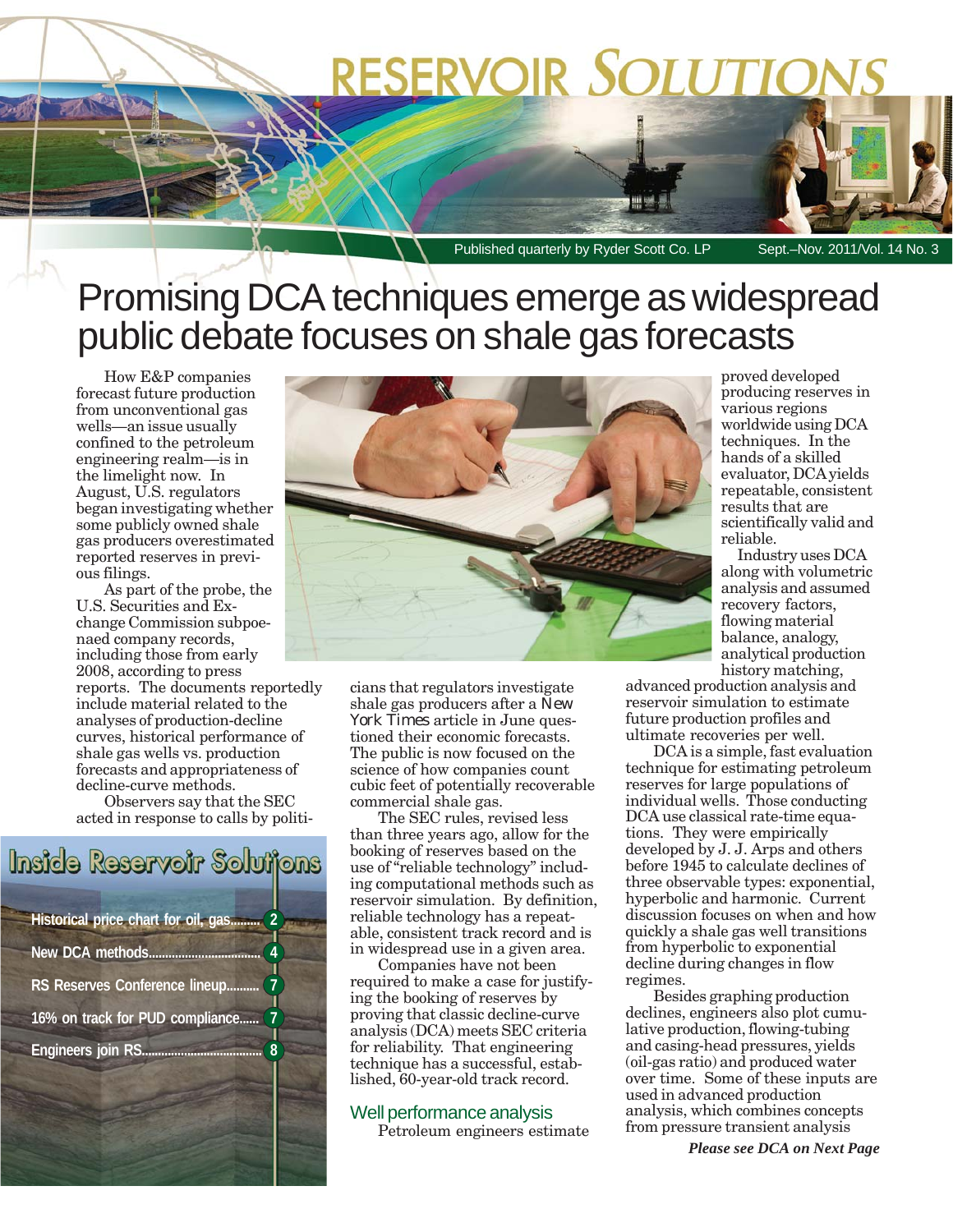

*DCA—Cont. from Page 1*



with production data.

"Using all these curves provides additional clues to the well's personality, just like many well-log traces are used to understand reservoir properties,"said **Scott Wilson** , a senior vice presidentand petroleum engineer. Advanced productionanalysis, such as ratetransient, is an extension of DCA. It is used to evaluate

**Wilson**

shale gas but has limitations. To be useful, advanced productionanalysismay requireadditional inputfrom other data sources. The technique also has to be done over a specific early-time production period to generate unique solutions.

#### Bexponents and unconventional gas

A well begins producing in early-time transient flow with possibly high bottomhole pressures (BHP) followed by boundary-dominated flow and low, constant BHP. The original Arps exponential model for the industry's decline curves was based on boundarydominated flow which is reached in months in conventional reservoirs.

A transient-flow regime, however, can last for years as tight gas is produced through a network of fractures, tight zones or horizontal sections. So shale gas evaluators have resorted to using a hyperbolic b exponent in the Arps equation that generates the curved portion of the production decline before it straight lines into a long-tailed exponential decline.

Two schools of thought clash on how high b factors can be. Some evaluators force a  $0 < b < 1$  limit for the hyperbolic b because they say that Arps defined those parametersfor that case. They also fear that late-time volumes will be unrealistic if a minimum percentage of decline is not imposed on the tail end of production.

The assumption that b is less than one, however, does not mesh with what industry is seeing in actual wells. Hyperbolic b values approaching two, in some cases, have been shown to theoretically and in practice

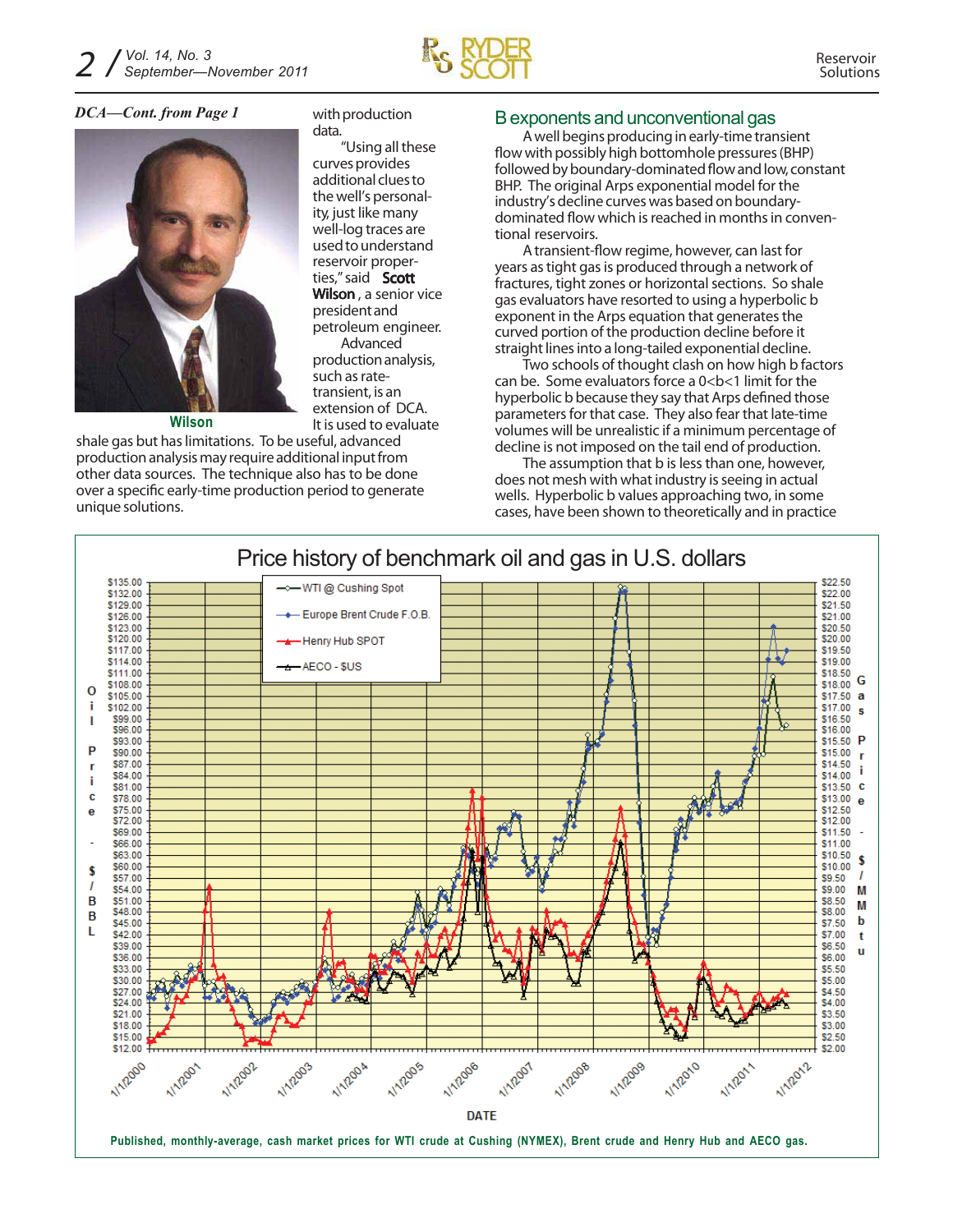

model early shale gas production. To limit higher b values, evaluators from the "school of pragmatism" plug in a trailing exponential segment to generate rate-time plots.

#### DCA, type curves and analogs

Typically, a DCA exercise begins by plotting stable initial production rates in detail over one month's time for instance. At the beginning of the well's production decline trend, extrapolating forward involves a highdegree of technical uncertainty.

Historical trends are frequently not sufficient to define early-time decline curves in subject wells. So evaluators look at curves from producing wells (analogs) in the same field or reservoir if available.

Evaluators type curve analogous wells to get an average production profile, which can guide forecasts for the subject immature well. Type curves are generated first by normalizing historical production from analog wells on a rate-time plot. Normalizing involves starting the plot of each of those wells at the same point in time for the sake of comparison.

Then the evaluator adds the rates of each well at incremental points in time and divides the totals by the number of wells to plot an average production curve. Type curving has limitations in shale gas evaluations because drilling-and-completions technologies change rapidly and no two wells are alike.



has the potential to be fairly reliable for tight/unconventional reservoirs," said **Victor Hein**, a petroleum engineer and tight-gas expert at Ryder Scott. "However an evaluator must identify appropriate analogies. The analog should be at a more advanced state of depletion than the subject well or field." He remarked

"Using analogs

**Hein** that completion

methods must be similar including the frac length, sand concentration, lateral length and orientation, etc. Overall, the factors/properties controlling recovery in the analog, including effective drainage area, should be no more favorable than the considered target application.

"Analog wells should have similar completions, reservoir parameters, spacing and sufficient production history for reliable analysis," said Hein.

Without nearby analogs or a significant history on the subject well, evaluators have to conduct probabilistic analysis, a statistical approach to estimate prospective resources, a less certain category than reserves. Resources are not filed with market regulators in the United States.

#### Classic DCA

Evaluators use type curves from analogs and apply the b Arps hyperbolic parameter that best matches the well to forecast initial shale gas production decline. Evaluators have found that a best-fit match of the transient flow regime with the Arps hyperbolic decline gives b values greater than 1 with some approaching 2. That is a departure from the  $0$ < $b$ < $1$  classic theory.

While shale gas evaluators may use relatively high b factors to generate hyperbolic curves, they have also observed that those b values decrease as the well transitions to boundary-dominated flow and exponential decline. So most evaluators use a minimum decline (Dmin) final segment.

Higher minimum terminal decline rates, for instance 10 percent or higher, can under-predict estimated ultimate recoveries (EURs) when used with high hyperbolic b factors. Conversely if an evaluator uses a Dmin that is too low, then the forecast will overstate reserves.

Evaluators have used the simple, yet crucial Dmin add-on for at least 25 years to account for the onset of reservoir depletion in the production tail. The Dmin also compensates for the tendency of high b-factor hyperbolics to overshoot EUR if left unconstrained.

"A higher b factor may generate higher EURs when compared to a poor fit of a hyperbolic b less than one, but the controlling factor is usually the initial rate and minimum-decline value used by the evaluator," said Wilson.

While the most frequent complaint of the Arps method is that hyperbolic b factors generate optimistic recovery values, that argument usually ignores the use of Dmin values.

"The minimum decline rate is a 'bolt-on' improvement to a method that cannot match early- or latetime behavior without using at least two segments," said Wilson, who evaluates oil and gas shale plays across the United States. "It's not technically elegant, but this combination of two segments—hyperbolic b factors and using Dmins during exponential decline crudely honors the curvature from transient to boundary-dominated flow."

The b factor and Dmin combination for five shale plays have been calculated through a statistical analysis of historical production decline trends. Jason Baihly et al wrote SPE technical paper No. 135555 published last year with the following b and Dmin values for the following plays:

- Barnett: b=1.5933, Dmin=0.0089
- <ul>\n<li>■ Bayetteville: b=0.6377, Dmin=0.0325</li>\n<li>■ Woodford: b=0.8436, Dmin=0.0227</li>\n</ul>
- Woodford: b=0.8436, Dmin=0.0227
- Haynesville: b=1.1852, Dmin=0.0632
- Eagle Ford: b=1.694, Dmin=0.0826

Wilson dismisses the idea that skilled evaluators will inadvertently continue to use hyperbolic b factors long past where the transient flow regime has ended. "We can tell when transient flow ends. As described by Fetkovich and others, the end of the upward curvature on a log-log plot is a simple first indicator."

Wilson cited a more complicated method to discern the end of transient flow that involves plotting an

*Please see DCA on Next Page*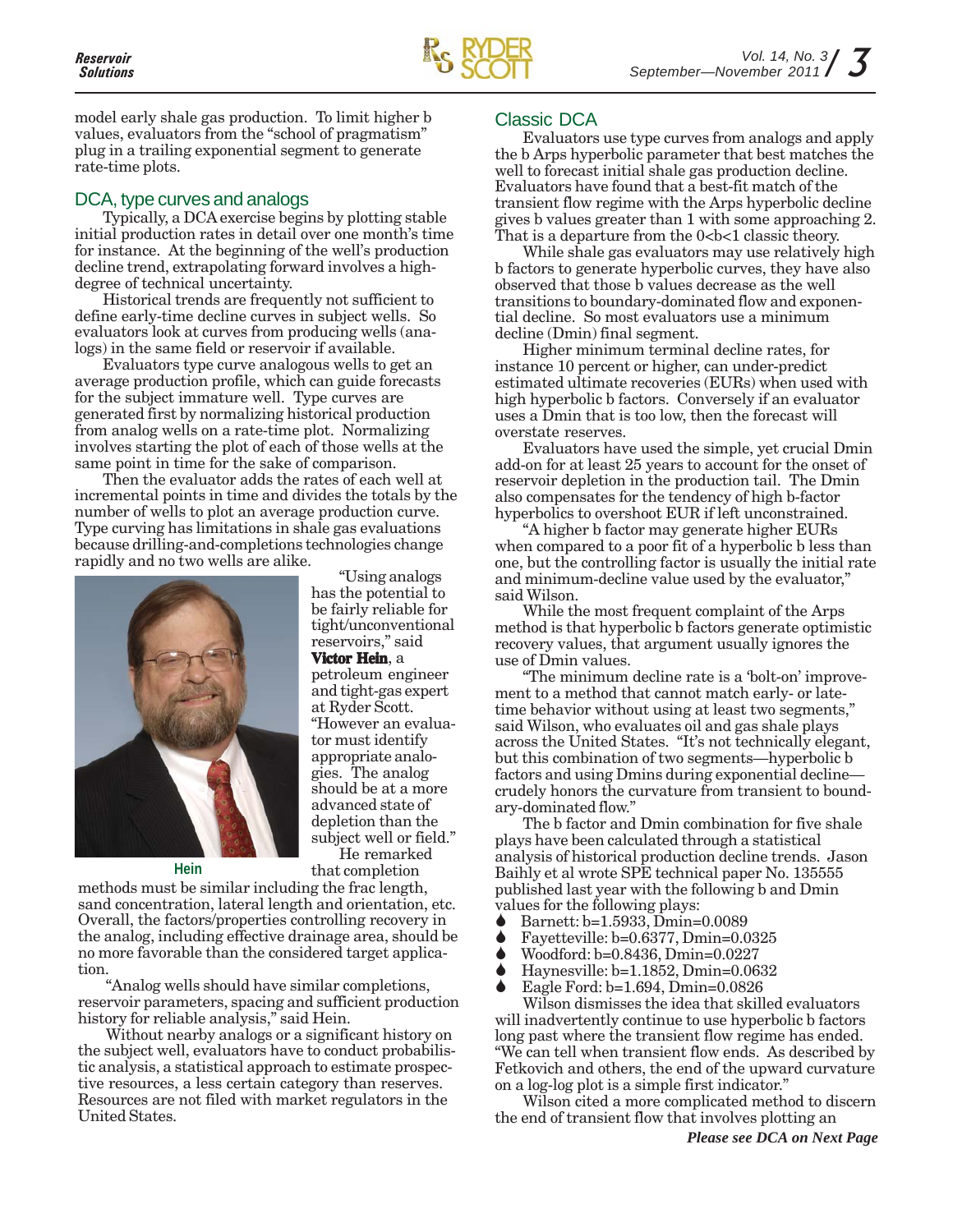

#### *DCA—Cont. from Page 3*

inverse of the flow rate vs. the square root of time, i.e., 1/q vs. sqrt(t). "It's somewhat more painful to use that method, but if the Y scale is inverted, it looks just like a decline curve," he remarked. "This plot identifies when a well is no longer in linear flow since the data will curve down off a straight line once the boundaries are seen."

Linear flow is seen when a well produces gas from fractures before the well begins to drain the reservoir from its boundaries in all directions in a radial pattern.

#### New DCA methods

Evaluators of shale gas continue to use Arps hyperbolic b factors and Dmins as a time-tested, successful estimating technique to forecast production. However, as petroleum engineers begin to understand the behavior of horizontal, fraced shale gas wells, they are developing new DCA techniques to mathematically model early-time, fracture-dominated transient flow.



Anewempirical method is catching the attention of evaluators—the stretched-exponential production decline(SEPD) model, which was introducedby **John Lee** at the Society of PetroleumEngineers annual meeting a year ago. The stretched exponential function was first introduced by physicist Rudolf Kohlrauschin1854 to describe the dischargeof a

**Lee**

capacitor. More than 150 years later, the oil and gas industry is using the SE function to model fluid flow rather than electron flow.

Lee, a professor at the University of Houston, was an engineering fellow at the SEC during the ruleschange process for reserves reporting in 2008. He is also a member of the National Academy of Engineering. The SPE technical paper on the SEPD model ("A Better Way to Forecast Production from Unconventional Gas Wells," coauthor **Peter P. Valko** , SPE No. 134231) summarizes the Lee-Valko findings.

The SEPD model has proved successful in a test case involving more than 2,800 horizontal, fractured Barnett shale gas wells. "The SEDM decline trend seems to be quite consistent at least in a completion type—most importantly for horizontal wells intersected by several propped fractures with an overall amount of sand reaching millions of pounds," said Lee.

The SEPD technique models fracture-dominated flow by considering the reservoir to be heterogeneous and comprising "a great number of contributing volumesindividually in exponential decay." The SEPD approach takes into account that a shale well produces from thousands of fractures.



**Barnett shale gas wells, such as this one, may have long production histories, making them suitable for testing the forecasting reliability of new decline-curve methods. Photo courtesy of Oil and Gas Financial Journal.**

"If a minimum ultimate decline rate isimposed, the Arps model can meet the criterion, but determining the ultimate decline rate is best found from analogous reservoirs with long histories and we don't have any in shale plays,"said Lee in an interview with Hanson Wade, an events management company.

Others also see the SEPD model's so-called "bounded nature of EUR from any individual well" to be an enhancement. "The SEPD model is a modest improvement over the classic Arps hyperbolic if only because the need for a Dmin is eliminated," said Wilson.

"If you are going to forecast with Arps, you have to use a minimum decline rate from type curves of well production histories. With the SEPD model, you don't need to assume a Dmin. It's already in the formula," said **GaryGonzenbach** ,presidentofTRCConsultants, makers of PHDWin decline-curve/economics software.

The SEPD model is not the only one considered to be an earnest attempt to solve problems in analyzing prolonged transient flow in shale gas. This year, **Anh N.Duong** at ConocoPhillips introduced his own empirically derived decline model that is based on long-term linear flow in a large number of wells in tight and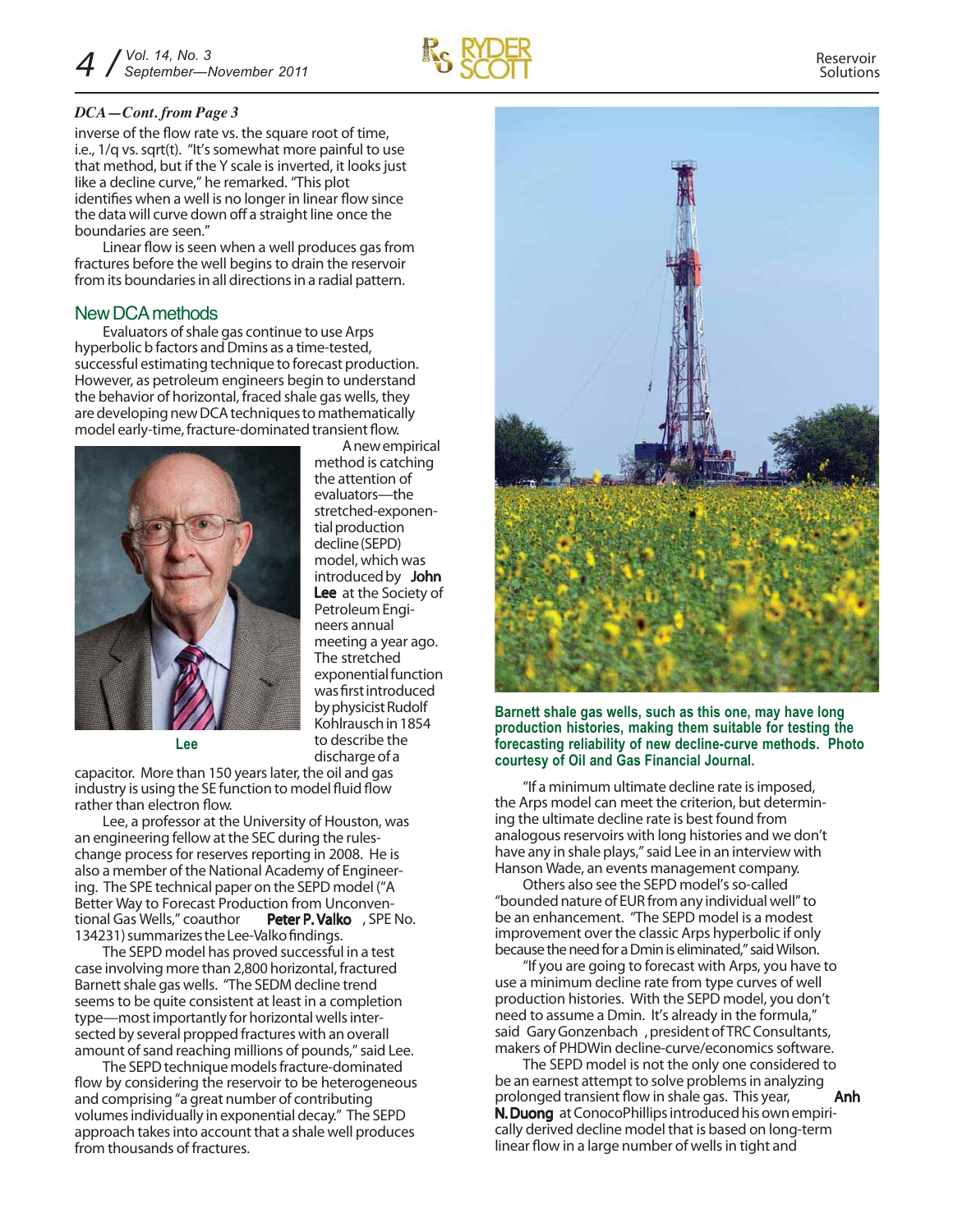shale-gas reservoirs.

"Arps curves give more optimistic forecasts compared to the new approach," stated Duong in his SPE paper, "Rate-Decline Analysis for Fracture-Dominated Shale Reservoirs (Paper No. SPE 137748). Like Lee, Duong used Barnett shale wells to test the forecasting method.

"The method that looks best to me is not the SEPD model, but the method proposed by Duong," said Lee. "We have not found a single case with decent data in which the method failed and it works in the Bakken oil shales, Barnett gas shales and elsewhere."

Lee and others agree that all performance analysis methods used to evaluate shale gas can be reliable if done properly. Referring to Duong's method, he said, "The EURs this method predicts have been quite close to the SEPD model and Arps with a realistic Dmin."

None of the methods are as reliable during early well life. "There's nothing magical about the SEPD method. It's often very wrong, high or low, with the first year's data, but settles down and forecasts only slightly changing EURs after the first year or two," said Lee. "Also, it also has the problem that no two evaluators seem to get the same parameters in the modeling equation because they approach determining the parameters in different ways."

Despite the lack of a long track record for the non-classical methods, Lee doesn't support the use of Arps in evaluating shale gas reserves. "I can't in good conscience recommend Arps to anyone," he said. "It is technically incorrect because its use in ultra-tight reservoirs violates assumptions made in the derivation of the model. Secondly, in almost all cases, b decreases with time, meaning that the EUR estimates tend to decrease with time." Stated another way, the EUR estimates tend to be too high at early stages of production, according to Lee.

Wilson said, "Why does an evaluator use a b factor greater than one? The answer is because that's what the well is doing and there are lots of analogous wells behaving that way. If the forecast changes from b=2 to b=0 when the well leaves linear flow, is that

necessarily wrong?"

Wilson said that even though he hears comments on whether the Arps hyperbolic functional form is even appropriate in the modern age, the more important consideration should be on the competence of the evaluator to use classic DCA or other newer tools to get the best answers.

"A hammer in the hands of a master carpenter can do a wonderful job. It may not do such a good job while in the hands of a two-year old trying to wake up his father," said Wilson.

As promising as they are, the new DCA approaches are relatively experimental. Production forecasts based on any widespread use of those techniques may be questioned by regulators, bankers and others for now.

Published results were based only on similarly completed Barnett shale gas wells. "We do not claim that repeating the analysis in another play will lead to similar consistency," said Lee in his paper. "Nevertheless, with some variations, the main concepts will be applicable."

Ongoing testing has further validated the new approaches. Lee said in September that his method and Duong's were used with success on significant groups of wells from unconventional resource areas other than those in the Barnett study, including the Bakken and Fayetteville shale plays.

TRC plans to program the SEPD algorithms into its release of PHDWin Version 3. Fekete Associates Inc. also said it will integrate the equations into its production analysis software.

Halliburton has built scripts and incorporated the SEPD algorithms into its Aries modeler module in its economic evaluation software package. The company said in August that no clients were using the SEPD module and the only inquiries had been from consultants, not oil and gas companies.

However, as momentum picks up and if inquiries turn into sales to early adopters, the future may be bright for DCA techniques that model linear, facture-dominated flow when gas production and cashflow from unconventional wells peak.

#### Ahead of the curve

Ryder Scott recently compared classic DCA with the stretched exponential method and Duong's techniques on a selected well in the Haynesville shale gas play. The classic equation was a modified Arps hyperbolic with a b of 0.8 and a Dmin of 5 percent. The three forecasts under a time-limit cutoff of 4,000 days were fairly close in predicting EURs. The Duong method projected a 2.1-Bcf EUR, the highest prediction, followed by the Arps method at 1.9 Bcf and the SEDM at 1.8 Bcf. See chart.

*Please see DCA on Next Page*

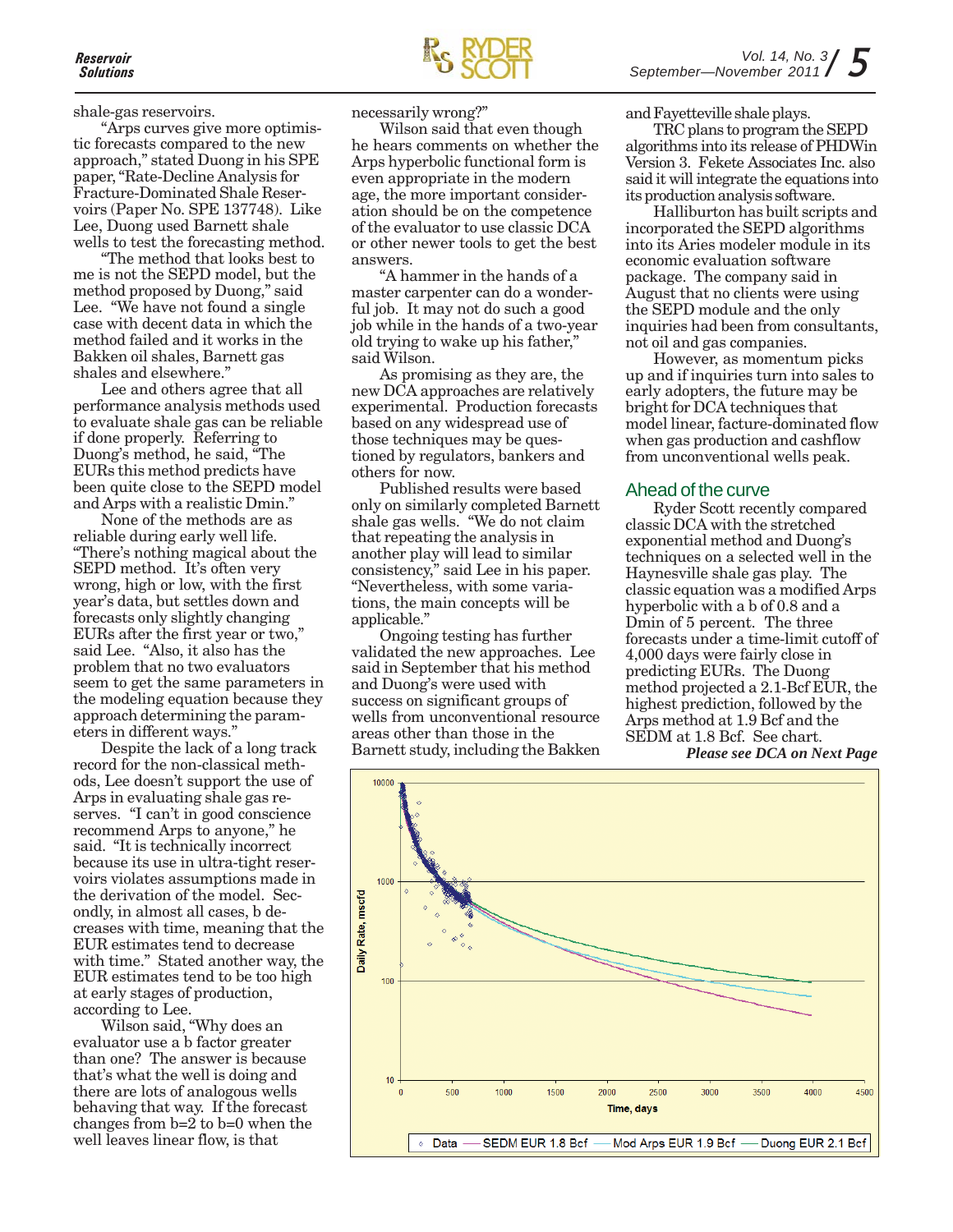

#### *DCA—Cont. from Page 5*



#### **Smith**

Using a production rate cutoff of 20 Mcf of gas per day, the three techniques show more divergence. See chart.

The total life of the Duong method under the rate cutoff is 42 years—a duration too long to justify based on two years of performance. A projection over that extended time period may not produce a reliable forecast because the well is more likely to have operational, mechanical or water issues during that time. That is a special concern in a new play without established, long-life wells, such as the Haynesville.

"Price and cost forecasts that far out also become fairly uncertain, so the entire estimate may have less confidence," said **Lucas Smith**, petroleum engineer at Ryder Scott. "The production curve shape could very well be correct, but the economic and technical lives of the well are harder to predict."

For comparison purposes, it's best to pick the same ending date or the same ending rate for each case, but with a realization of the limitations of each cutoff method.

"The graph with a productionrate cutoff is interesting because it shows how each of the projection methods behave in the long term for this particular fit," said Smith. "The flattening of the Duong method for this case is much more apparent in the rate-limit graph than in the time-limit one.

While insightful, this limited test case will have to be combined with other cases to provide mean-



ingful results before any conclusions can be made. Ryder Scott will continue to independently test and understand the newer DCA methods and other performance-based analyses on oil and gas shale wells as they are developed.

#### SEC compliance

The SEC concept of reasonable certainty implies that as more technical data becomes available over time, a positive or upward revision of proved reserves is much more likely than a negative or **ND EXCHA** downward adjustment. Lee argues that because the b exponent tends to decrease with time in classic DCA, the method is susceptible to criticism under the reasonable certainty criterion.

Wilson said, "While it is true that hyperbolic declines over long periods of time can result in overstated reserves, it is also true that evaluators use a modified equation with a Dmin value that limits EURs to a provedreserves basis."

Lee uses what some would call a "fudge factor" of 0.8 to incorporate conservatism in his SEPD predictions which are optimistic in 50 percent of the cases. "The requirement for a P90 demands a proce"There are companies that have publicly stated that they use Arps with no Dmin. I believe that Arps, with or without Dmin, is subject to abuse and is, in fact, abused regularly. $"$  – Lee

dure for which 90 percent of the predictions are conservative. Therefore, we have to apply a safety factor of less than one that will bias our estimates toward the conservative side," he said. Ultimately, the focus of regulatory reviews may be whether a company uses a Dmin or safety factor to reign in optimistic shale gas reserves es-

timates.

"There are companies that have publicly stated that they use Arps with no Dmin," said Lee. "I believe that Arps, with or without Dmin, is subject to abuse and is, in fact, abused regularly."

*Editor's Note: The SPE papers cited in this article are available for purchase from SPE through the OnePetro site at www.onepetro.org.*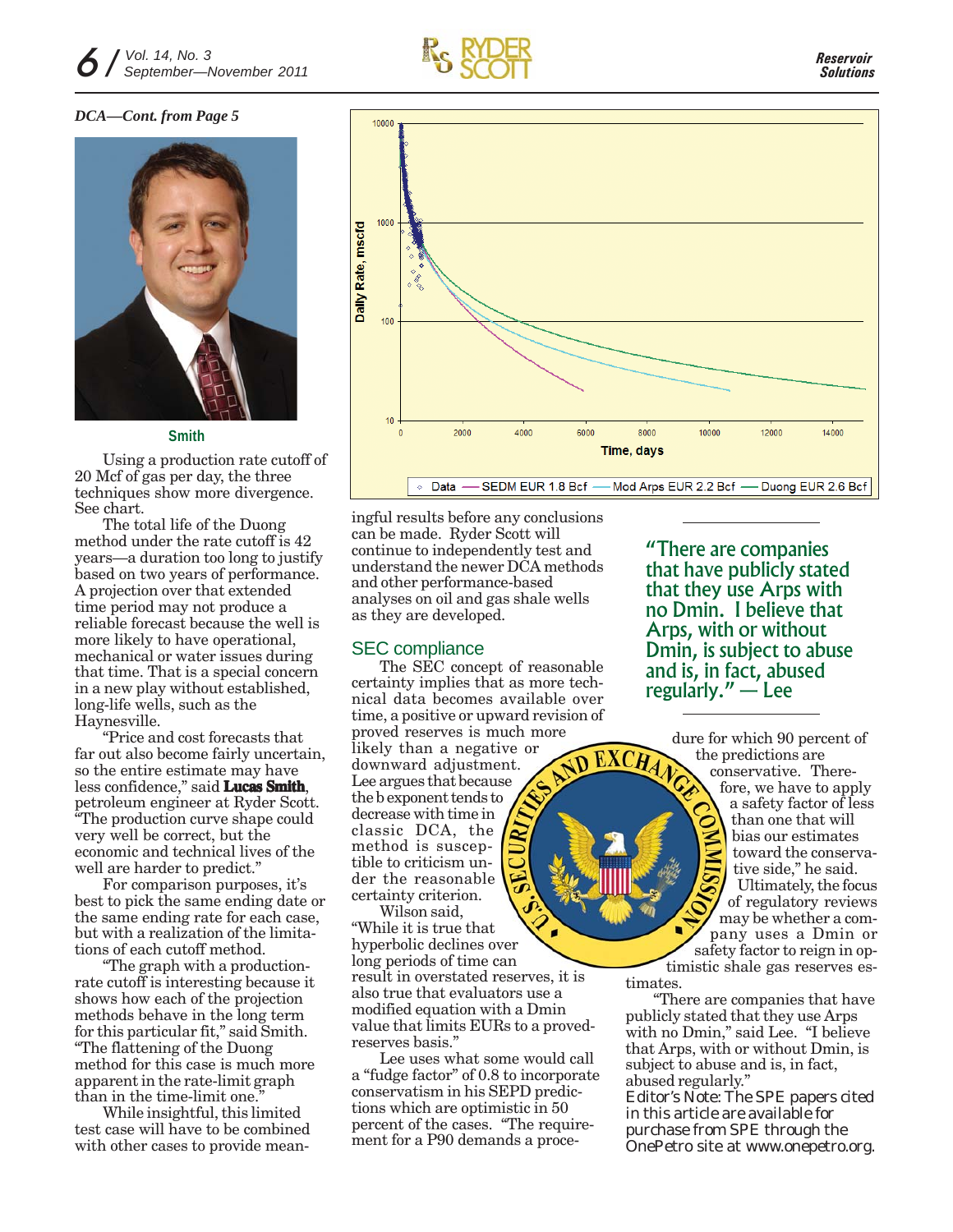

### Full array of topics featured in reserves conference

Agenda of 7th annual event includes SEC and shale gas, oil spills and ethics, nanotechnology

The 7th Annual Ryder Scott Reserves Conference was poised to draw about 200 registered guests a week before signup closed. The conference was scheduled to be held Friday, Sept. 16 at the Hyatt Regency Hotel in downtown Houston.

Ryder Scott plans to post the presentations to the website at www.ryderscott.com.

The following presenters and topics were scheduled:

**Jeffrey Elkin**, Porter Hedges, "SEC Subpoenas to Shale Producers"

**John Hodgin**, Ryder Scott, and **Marc Folladori**, Mayer Brown, "Observations from SEC Comment Letters Issued to Date"

**Eric Sepolio** and **Jennifer Fitzgerald**, Ryder Scott, "Introduction to New Ryder Scott Freeware—SEC Public Data Search and Retrieval System"

**Dr. John Lee**, University of Houston, "Exceptions to the SEC Five-Year Rule—Specific Circumstances"

**Dr. Andrew Barron**, Rice University, "Can Nanotechnology Provide a New Approach to Oil and Gas Shale Production?"

**Russell Hall**, Russell K. Hall & Associates, "Introduction to SPEE Monograph 3, Chapter 1—Definition of a Resource Play"

### **Martin Dobson**, Chesapeake

Energy, "SPEE Monograph 3, Chapter 2—Statistics: A Brief Lesson"

**Paul Lupardus**, Chesapeake Energy, "SPEE Monograph 3, Chapter 3—Determining Proved Areas in a Resource Play"

**Brent Hale**, William M. Cobb & Associates, "SPEE Monograph 3, Chapter 4—Estimating Undeveloped Reserves in a Resource Play"

**Dr. Rusty Riese**, AAPG Distinguished Ethics Lecturer, "Ethics— Oil Spills, Ethics, and Society: How Do They Intersect and Where Are the Responsibilities?"

*Reservoir Solutions* newsletter will recap the presentations in the upcoming December and March issues. The latest newsletter is always posted quarterly on the website and accessible from links on the home page.



**The 6th Annual Ryder Scott Reserves Conference attracted about 200 guests last year, representing the largest gathering of senior reserves evaluators.**

### Only 16% on track to comply with 5-year PUD rule

#### Simplistic math allows SEC to challenge PUDs, onus on company to prove it can fulfill drilling schedule

**John Hodgin**, president, cochaired a session, "Insights to the Industry's Securities and Exchange Commission Reporting and Disclosure," last July at the SPE/AAPG/ SPEE Reserves and Resources Estimation and Reporting Symposium in Houston. Among several issues that he presented was how the SEC evaluates stale proved undeveloped reserves. The SEC limits PUD bookings to five years with exceptions.

Hodgin said that the agency takes the most recent 12 months of drilling activity as a percentage of the total PUDs a company has in its filing. Then the SEC uses that annual pace percentage to determine whether a company can complete the remainder of its PUDs within 5 years.

"This simplistic math allows the SEC the ability to challenge what you currently have on the books and it is up to your company to prove how your schedule can be fulfilled," he said.

Ryder Scott completed a cumulative frequency analysis on the 53 companies receiving SEC comment letters and found that 80 percent are drilling at a track record slower than required to meet the five-year rule. Only 16 percent of companies are on track to comply and 50 percent are on a 10-year track.

"The primary focus of the SEC has centered on the five-year PUD rule," said Hodgin. "Specifically, a significant portion of the SEC letters revolved around the development and the pace of a company's well portfolio."